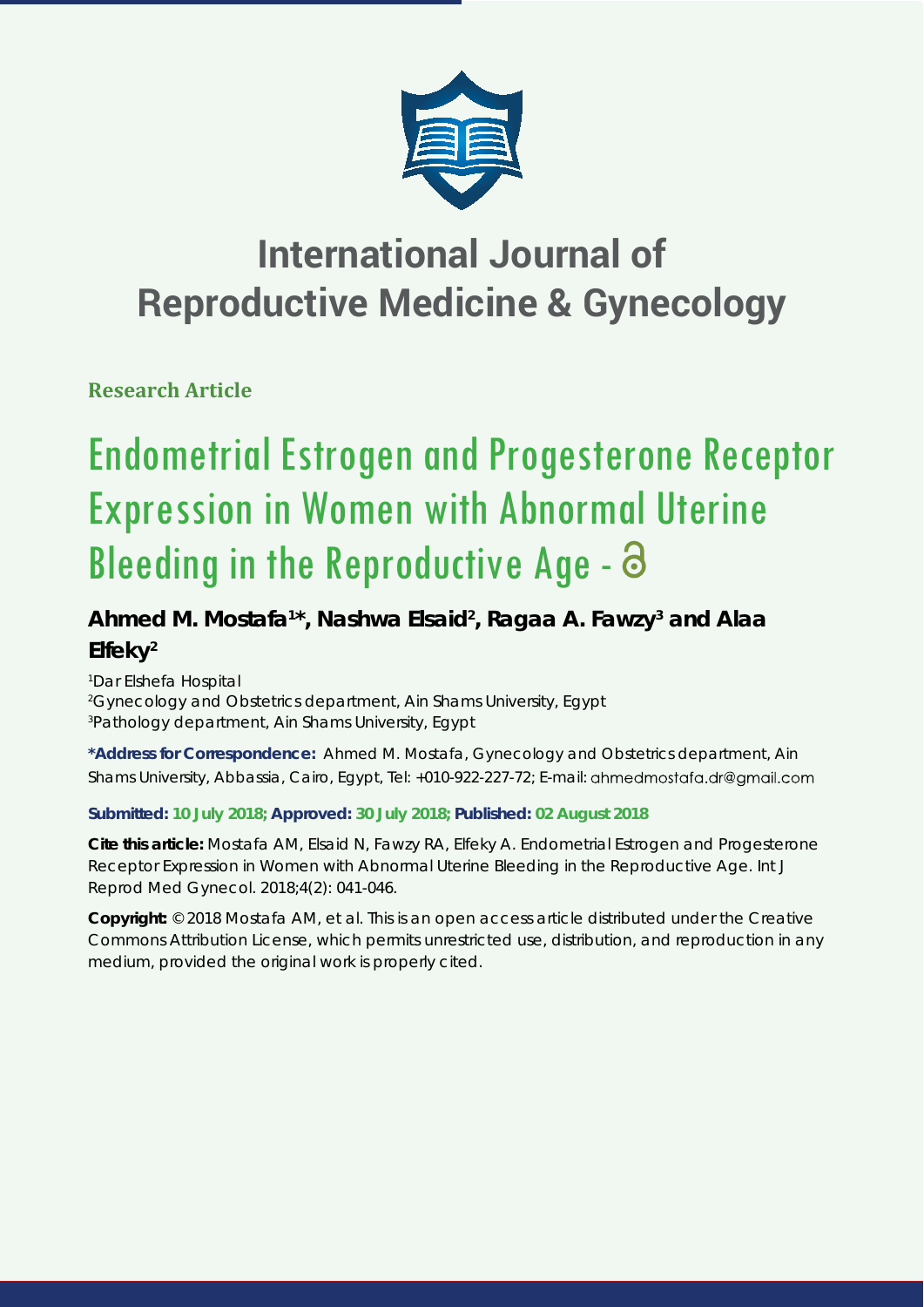#### **ABSTRACT**

**Introduction:** Abnormal uterine bleeding is a common complaint that has negative impacts on the quality of life in females. Estrogen and progesterone hormones mediate the endometrium proliferative activity through certain receptors.

**Objective:** To quantitatively investigate the estrogen receptor alpha and progesterone receptor distribution in the endometrium of women complaining of abnormal uterine bleeding.

**Study Design:** Sixty females were included in this study. They were divided into 2 groups; 30 females each. Group I was considered control and group II included females with abnormal uterine bleeding of non-structural cause. Endometrial specimens were obtained from all females and immunohistochemically examined for the distribution Estrogen Receptor alpha (ER alpha) and Progesterone Receptor (PR) expression.

Results: Results showed that ER alpha expression is significantly higher in the endometrial glands as compared to stroma while PR expression is significantly higher in the endometrial stroma than the endometrial glands. The endometrial glands of females with abnormal uterine bleeding appeared relatively wider and longer. There was a significant increase in estrogen receptor alpha and progesterone receptor expression in the cells lining the endometrial glands and in the stroma cells in females with abnormal uterine bleeding as compared to the females of the control group.

**Conclusion:** Women in the reproductive age who are complaining of abnormal uterine bleeding, usually have an increase in ER alpha and PR expression in their endometrium.

**Recommendation:** It is recommended to take endometrial specimens from females with abnormal uterine bleeding to examine their content of estrogen and progesterone receptors and to do clinical trials to see if they will respond to hormonal medical treatment.

#### **INTRODUCTION**

Abnormal Uterine Bleeding (AUB) is a common complaint that affects large numbers of women from puberty to menopause. It negatively affects health and quality of life of women affected. AUB also has an economic impact for both women and society [1]. International Federation of Gynecology and Obstetrics (FIGO) gave PALM -COEIN classification as the etiology of abnormal uterine bleeding in non-gravid women in reproductive age groups [2].

Proliferation and differentiation of the endometrial glands and stroma are regulated by steroid hormones mainly estrogen and progesterone. The actions of these hormones occur through certain receptors. Change in the receptor concentration can regulate the intensity of the action of hormones by potentiation or suppression. Therefore, the study of these receptors distribution in the endometrial glands could open the gate for medical treatment of cases of AUB and avoid unnecessary surgical intervention [3]. The cause of the bleeding may be due to potentiation of the hormonal action through change in their receptor levels. So, the aim of this study is to examine the degree of expression of Estrogen Receptor alpha (ER alpha) and Progesterone Receptors (PR) in the endometrium glands and stroma of females presenting with abnormal uterine bleeding.

#### **PATIENTS AND METHODS**

This is a cross sectional comparative study that was carried out on females aging between 20 and 40 years. The study was conducted at Ain Shams University maternity hospital inpatient units and the gynecology out-patient clinic. Sixty females presenting from November 2017 to April 2018 were included in the study. Approval from the Medical Ethics Committee was obtained. Informed written consent was obtained from all patients.

Sixty females in this study were divided into 2 groups; Controls group: included 30 women undergoing hysteroscopy for infertility work up. Abnormal Uterine Bleeding group (AUB): included 30 women in the child-bearing period attending the clinic complaining of abnormal uterine bleeding 1<sup>st</sup> or recurrent attacks or patients undergoing hysterectomy due to the abnormal uterine bleeding

**Inclusion criteria** included Patients aged 20-40 years (child bearing period) and having  $1<sup>st</sup>$  or recurrent attacks of abnormal uterine bleeding

**Exclusion criteria** included virgins, patients with bleeding disorders, systemic chronic diseases, taking hormonal treatment or having mental illness.

#### **METHODS**

A complete history was taken from all females included in the study for determining the inclusion and exclusion criteria. History included general medical history including hypertension, diabetes, drug intake, previous surgical intervention. Obstetric history was taken including parity, prepartum and postpartum hemorrhage. In addition, gynecological history was taken including menstrual history in details.

General examination was done including vital signs and physical examination. All patients were evaluated by Ultrasonography examinations that will be performed in Ain Shams University maternity hospital ultrasound unit staff. Ultrasonography was used to examine both ovaries and the uterus. The uterus was scanned for the presence of myometrium masses, and the endometrium to be examined for endometrial pathology and its thickness.

Endometrial specimens were obtained with hysteroscopy guided biopsy or curettage or taken from post hysterectomy biopsy. In females of the control group, specimens of proliferative endometrium were taken from day 8 to day 13 from the first day of menstruation. Regarding the females of AUB group, specimens were obtained during the attack of bleeding.

Samples were fixed in 10% buffered formalin. Paraffin sections of 5μm thickness were prepared. From each specimen, some sections were stained with hematoxylin and eosin to examine the structure of the endometrial glands and stroma. Other sections were stained immuno-histochemically by indirect immune-peroxidase technique for detection ER-alpha using ERα antibody. It was monoclonal antibody anti-human ER alpha produced in a rabbit purchased from Sigma Aldrich Company (Cairo, Egypt). PR expression was also done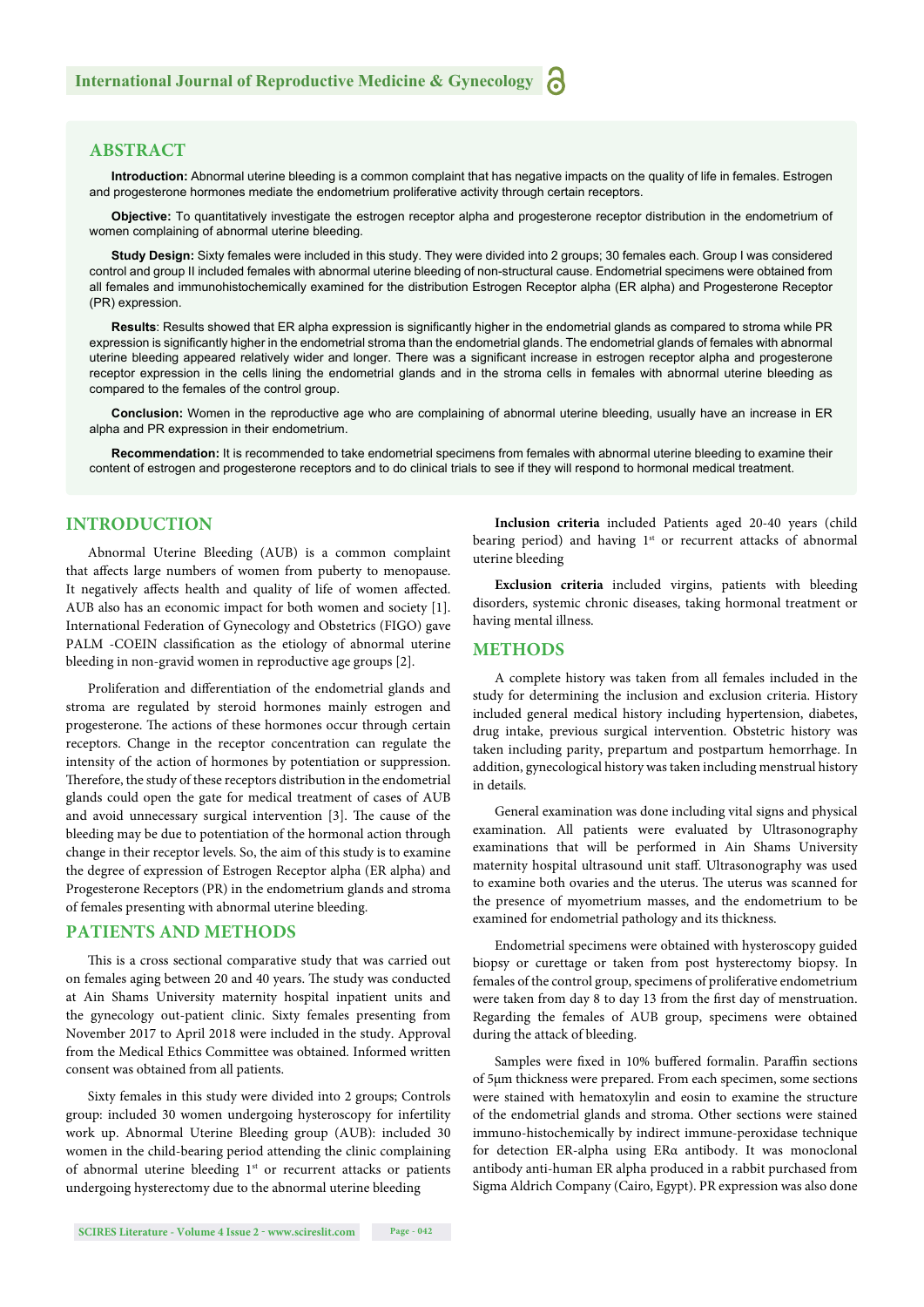using anti-progesterone receptor polyclonal antibody produced in rabbits purchased from Sigma Aldrich Company (Cairo, Egypt).

### **MORPHOMETRIC AND STATISTICAL STUDY**

Microscopic evaluation of H&E stained sections was done for histological assessment. The appearance of the endometrium (atrophic, proliferative, secretory, or hyperplastic) was recorded.

Image analyzer Leica Qwin program was used to measure the following:

- 1. Nuclear-cytoplasmic ratio.
- 2. Estrogen receptor alpha expression in the endometrial glands and stroma. This was done by calculating the percentage of positively stained nuclei and the optical staining intensity of these nuclei to know the quantity of receptors inside each cell. This was done for both cells lining the endometrial glands and endometrial stroma cells.
- 3. Progesterone receptor expression in the endometrial glands and stroma. This was done also by calculating the percentage of positively stained nuclei and optical staining intensity of these nuclei.
- 4. Statistical analysis was done using Student t test and significance level was at  $p < 0.05$ .

#### **RESULTS**

The mean age of the females of the control group was 34.81 years (range 27-40). Ultrasonography examination of the control patients showed the endometrium of normal thickness ranging from 4 to 12 mm with mean 8.1 mm.

Histopathological examination of the 16 specimens taken in the proliferative phase showed the endometrial glands straight and narrow. They were lined by columnar cell with basal oval nuclei (Figure 1).

Meanwhile, in the 14 specimens taken during the secretory phase of the menstrual cycle, the endometrial glands appeared wider and showed some sacculations and cytoplasmic vacuolation. The nuclear cytoplasmic ratio of the cells lining the endometrial glands was 1:2.28  $+ 0.25$ 

Immunohistochemical study of the hormone receptor expression in the controls was done. ER alpha receptor expression was seen in the nuclei of some of the cells in the endometrial glands and stroma that showed brown coloration. Also, the cells with positive progesterone receptor expression showed the hormone expression in the nuclei that appeared brown in color.

The percent of the positively stained nuclei expressing ER alpha and the intensity of its coloration is shown in table 1. The percent of the positively stained nuclei expressing PR and the intensity of its coloration is shown in table 2.

ER alpha expression (number of positive cells and intensity of reaction) is significantly higher in the endometrial glands as compared to stroma. However, PR expression (number of positive cells and intensity of reaction) is significantly higher in the endometrial stroma than the endometrial glands (Figure 2,3).

The females in the group of Abnormal Uterine Bleeding (AUB) group had a mean age of 32.42 years (range 25-40). Twelve of them were complaining of the 1<sup>st</sup> attack of abnormal uterine bleeding continuing for more than 8 days while 18 were complaining of recurrent 2nd or more attack of abnormal uterine bleeding. Twenty



**Figure 1:** The endometrium of a female in the control group in the proliferative phase showing a small narrow straight endometrial gland. (H&E x 400).

**Table 1:** showing comparison between control group and abnormal uterine bleeding group in ER alpha expression in the endometrial glands and stroma using independent student t test.

| ER alpha              |                                        | Control<br>group | <b>AUB</b> group                               | t    | р            |
|-----------------------|----------------------------------------|------------------|------------------------------------------------|------|--------------|
| Endometrial<br>Glands | Percent of positively<br>stained cells | $75.72 \pm 8.71$ | $90.21 \pm 11.04$ 5.64 $\leq 0.001$            |      |              |
|                       | Optical staining<br>intensity          | $85.97 \pm 6.51$ | $92.73 \pm 10.52$ 2.99 0.004                   |      |              |
| Endometrial<br>Stroma | Percent of positively<br>stained cells |                  | $57.28 \pm 13.88$ 70.73 $\pm$ 14.47 3.67 0.001 |      |              |
|                       | Optical staining<br>intensity          | $75.71 \pm 8.29$ | $86.19 \pm 9.99$                               | 4.42 | $\leq 0.001$ |

**Table 2:** Showing comparison between control group and abnormal uterine bleeding group in PR expression in the endometrial glands and stroma using independent student t test.

| <b>PR</b>             |                                        | Control<br>group | <b>AUB</b> group                       | t    | р       |
|-----------------------|----------------------------------------|------------------|----------------------------------------|------|---------|
|                       | Percent of positively<br>stained cells |                  | 60.04 ± 12.79 68.42 ± 13.92 2.42 0.018 |      |         |
| Endometrial<br>Glands | Optical staining<br>intensity          | $75.62 \pm 9.49$ | $81.04 \pm 9.88$                       | 2.17 | 0.034   |
| Endometrial<br>Stroma | Percent of positively<br>stained cells |                  | 67.87 ± 12.03 82.49 ± 12.17 4.67       |      | < 0.001 |
|                       | Optical staining<br>intensity          | $82.99 \pm 7.02$ | $91.86 \pm 5.87$                       | 5.85 | < 0.001 |



**Figure 2:** ER alpha receptor expression in the endometrium of a female in the control group. Notice, ER alpha expression is clearly more in the cells lining the endometrial glands than in the cells of the endometrial stroma. (ER alpha x 400).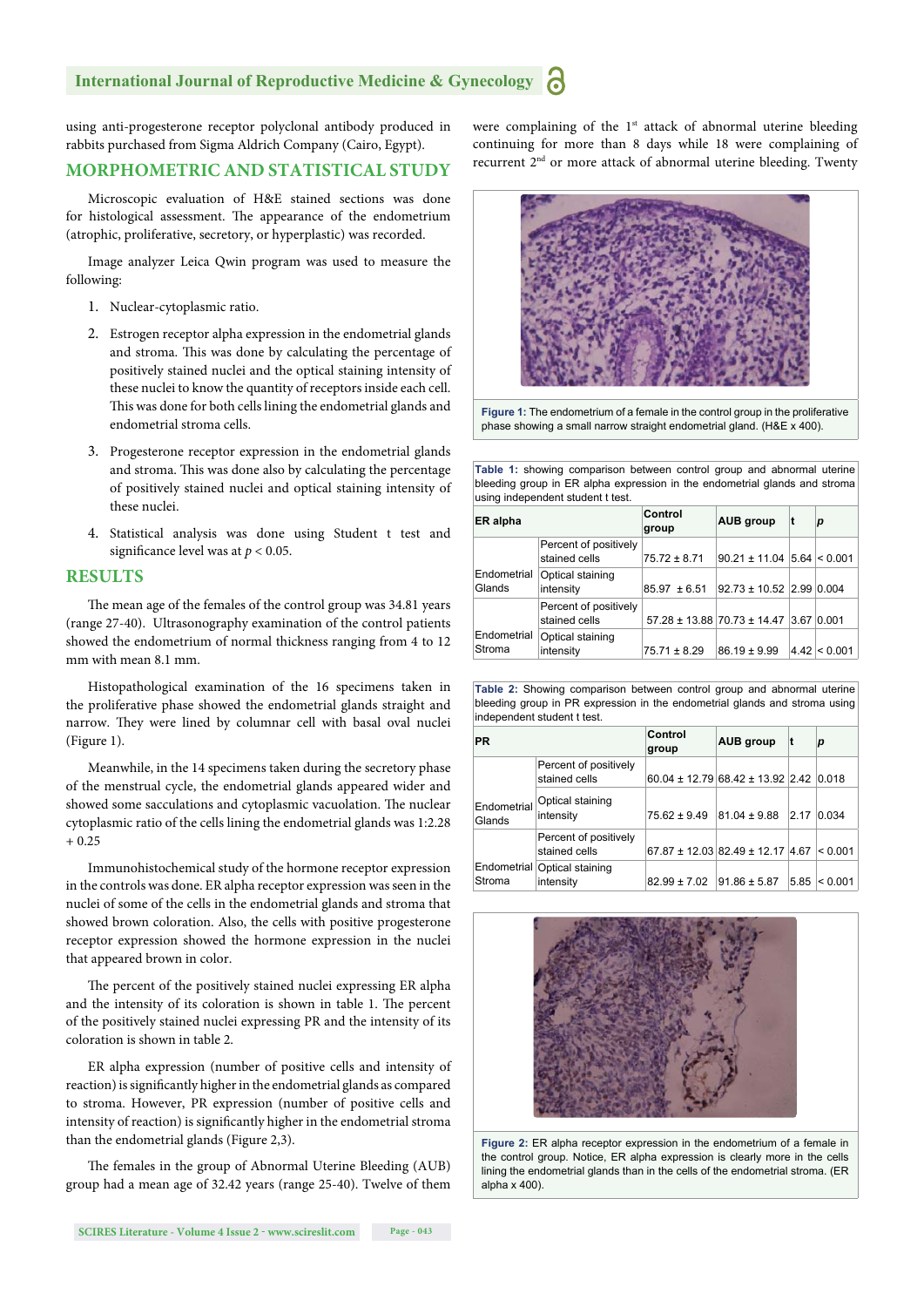had prolonged or heavy menstrual bleeding while 10 had irregular bleeding.

The shape of the endometrial glands in the different cases was examined. There was an apparent increase in the glandular content within the endometrium. The endometrial glands appeared wide relatively long and with irregular wall in 14 cases. In 5 cases, the endometrial glands appeared narrow and long while they appeared short and narrow in 2 cases. In 9 cases, the endometrial glands showed sacculations and cytoplasmic vacuolations (Figure 4). The mean nuclear /cytoplasmic ratio was 1:2.16 ± 0.22

On comparing with the control group using independent student t test, there was a non-significant difference in the nuclear cytoplasmic ratio between females with dysfunctional uterine bleeding and females of the control group ( $t = 1.65$ ,  $p = 0.10$ )

Immunohistochemical study was done for the estrogen receptor alpha and progesterone receptor expression. The results showed that they were expressed in the nuclei that appeared brown in color (Figure 5-7).

There was a significant increase in ER alpha expression in both endometrial glands and stroma in females with abnormal uterine bleeding as compared to control females.

There is a significant increase in PR expression in the endometrial glands and stroma in females with abnormal uterine bleeding as compared to the females in the control group.

#### **DISCUSSION**

AUB is a common health problem in females that has a negative impact on their quality of life. Finding the cause of the AUB could help in trying medical treatment instead of surgery. In this study we



**Figure 3:** Progesterone receptor expression in the endometrium of a female in the control group. Notice, the PR expression in the cells of endometrial stroma is apparently more than in the cells of endometrial glands. (PR x 400).



**Figure 4:** Showing a wide relatively long endometrial gland in a female with AUB. Notice, shedded cells. (H&E x 400).



**Figure 5:** A female with AUB showing extensive ER alpha expression in the cells lining the endometrial glands. (ER alpha x 400).







**Figure 7:** Another female with AUB showing extensive staining of the cells in the endometrial stroma. (PR x 400).

evaluated the histopathological characters of the endometrium and its expression of ER alpha and PR receptors which could pave the way for appropriate medical treatment of these conditions.

Most of the females with AUB examined in our study showed wide relatively long glands with occasional sacculations in 30% of cases. Similar study reported cylindrical endometrial glands with simple endometrial hyperplasia in females with dysfunctional uterine bleeding [4]. However, in cases with endometrial carcinoma, the glands appeared extensively ramifying [4].

A study was done in Turkey on 307 females with abnormal uterine bleeding by Ozer et al. [5]. They found proliferative endometrium in 36.2% of cases, secretory endometrium in 27.4%, decidualization in 10.1%, endometrial polyps in 8.8%, endometritis in 6.5%, endometrial hyperplasia in 4.2%, irregular shedding in 3.9%, atrophic endometrium in 1.3%, placental retention in 1% and endometrial carcinoma in 0.7%.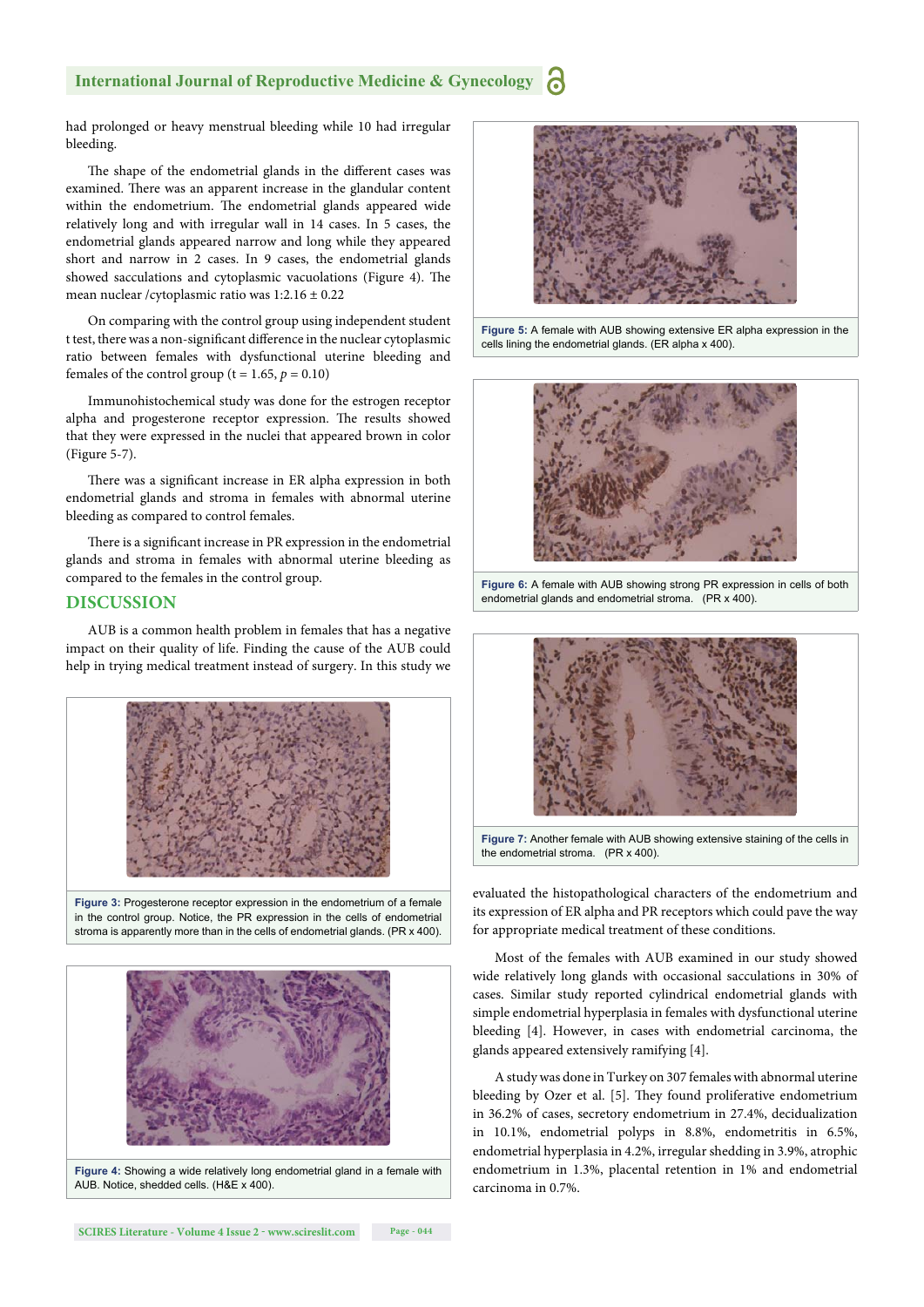The endometrium structure is affected by the different steroid hormones especially the estrogen and progesterone. There are 2 isoforms of estrogen receptors; ER alpha and ER beta. Matsuzaki et al. [6] underwent a quantitative analysis of the messenger ribonucleic acid of ER alpha and ER beta in the normal endometrium and in ovarian endometriotic cysts. They found that the normal endometrium contains significantly higher mRNA of ER alpha than mRNA of ER beta. Moreover, there are cyclic changes in their levels with the cyclic changes in ovarian hormones. Therefore, the principal regulatory effects of estrogens are mediated mainly by ERalpha rather than ER-beta in both the eutopic endometrium and endometriotic cysts. Therefore, in this study we chose to examine the ER alpha isoform of estrogen receptors.

Estrogen and progesterone hormone receptors are involved in the autocrine and paracrine control of endometrial glands in response to estrogen and progesterone hormones [7]. This indicates that these receptors and estrogen and progesterone hormone play the important role in endometrial physiology. There are cyclic variations during the menstrual cycle as there is a significant decrease in ER alpha and PR expressions from the proliferative to the late secretory phase [7].

 Regarding progesterone receptor expression, Godinjak and Bilalovic et al. [8] found that there are changes in the endometrial glands while they remain relatively constant in the endometrial stroma indicating difference in sensitivity of glandular from stromal progesterone receptors to hormone regulation during the menstrual cycle.

Generally, we found that the ER alpha expression was significantly higher in the endometrial glands than in the endometrial stroma. Meanwhile, the PR expression in the endometrial stroma was significantly higher than in the endometrial glands.

In our study, there was a significant increase ER alpha expression in the endometrial glands in patients with AUB as compared to the controls. In women with dysfunctional uterine bleeding with anovulation, there is continuous stimulation of the endometrial glands by estrogen hormone without the opposing effect of progesterone. This leads to proliferation of the endometrial glands in various degrees with repeated bleeding [9].

Unopposed estrogen hormone stimulatory effect results in Dysfunctional Uterine Bleeding (DUB). Patients with DUB had a significant higher endometrial thickness and ER and PR levels in the endometrium [10]. Moreover, there are higher ER and PR levels in hyperplastic glands. However, the receptor levels were low in hyperplastic glands showing atypia indicating that cases with atypical hyperplasia have a down-regulation of ER and PR receptors. This could indicate a precursor lesion to carcinoma and they do not respond to hormone therapy.

The increased estrogen receptor expression in females with dysfunctional uterine bleeding could be explained by that most of them have anovulatory cycle. In these cases there is no corpus luteum and therefore no progesterone hormone so the effect of estrogen is unopposed [4]. Without the progesterone hormone, the endometrial glands will proliferate and there will be outgrowing their blood supply. These glands will slough resulting in irregular bleeding that may be prolonged [11].

Women with various gynecologic disorders show abnormal uterine receptivity and abnormal endometrial biomarkers expression. Certain types of uterine receptivity defects were found to be caused by loss of ER alpha down regulation in the mid-secretory phase [12]. This could explain our findings in females with AUB who showed high ER alpha expression although the endometrial glands appeared wide and sacculated as that of secretory endometrium.

Treatment of AUB can include medical therapies and avoid surgical procedures [3]. Histopathology is the gold standard in diagnosis of the cause of abnormal uterine bleeding [13]. It is clear the immunohistochemical techniques are beneficial in assessing tissue localization, distribution and intensity of estrogen and progesterone hormone receptors in glandular and stromal cells of the endometrium. The examination of estrogen and progesterone receptor expression is more important than the biochemical examination of the hormone itself because it gives an idea about the actual effects of these hormones [14]. Therefore, it is a useful investigation on which clinical trials could be done to try medical treatment of AUB in reproductive age group.

#### **RECOMMENDATION**

Pelvic ultrasonography, histopathology and immunohistochemical study of the receptors in endometrial biopsies are important tools for the evaluation of a case of abnormal uterine bleeding during the reproductive age group.

#### **REFERENCES**

- 1. Levy Zauberman Y, Pourcelot AG, Capmas P, Fernandez H. Update on the management of abnormal uterine bleeding. J Gynecol Obstet Hum Reprod. 2017; 46: 613-622. https://goo.gl/ZY2MUE
- 2. Whitaker L, Critchley HO. Abnormal uterine bleeding. Best Pract Res Clin Obstet Gynaecol. 2016; 34: 54-65. https://goo.gl/zDo4tw
- 3. Liu Z, Doan QV, Blumenthal P, Dubois RW. A systematic review evaluating health-related quality of life, work impairment, and health-care costs and utilization in abnormal uterine bleeding. Value Health. 2007; 10: 183-194. https://goo.gl/9hncqP
- 4. Chakravarthy VK, Nag U, Rao DR, Anusha AM. Estrogen and progesterone receptors in dysfunctional uterine bleeding. Journal of Dental and Medical Sciences. 2013; 4: 73-76. https://goo.gl/zYA4vx
- 5. Ozer A, Ozer S, Kanat Pektas M. Correlation between transvaginal ultrasound measured endometrial thickness and histopathological findings in Turkish women with abnormal uterine bleeding. J Obstet Gynaecol Res. 2016; 42: 573-578. https://goo.gl/46LXm8
- 6. Matsuzaki S, Uehara S, Murakami T, Fujiwara J, Funato T, Okamura K. Quantitative analysis of estrogen receptor alpha and beta messenger ribonucleic acid levels in normal endometrium and ovarian endometriotic cysts using a real-time reverse transcription-polymerase chain reaction assay. Fertil Steril. 2000; 74: 753-759. https://goo.gl/3LQug9
- 7. Mylonas I, Jeschke U, Shabani N, Kuhn C, Balle A, Kriegel S, et al. Immunohistochemical analysis of estrogen receptor alpha, estrogen receptor beta and progesterone receptor in normal human endometrium. Acta Histochem. 2004; 106: 245-252. https://goo.gl/8vmwfK
- 8. Godinjak Z, Bilalovic N. Estrogen and progesterone receptors in endometrium in women with unexplained infertility. Mater Sociomed. 2014; 26: 51-52. https://goo.gl/2p9rmA
- 9. Yin G, Zhu T, Li J, Chen M, Yang S, Zhao X. Decreased expression of survivin, estrogen and progesterone receptors in endometrial tissues after radiofrequency treatment of dysfunctional uterine bleeding. World J SurgOncol. 2012; 10: 100. https://goo.gl/ZAwaZ4
- 10. Chakraborty S, Khurana N, Sharma JB, Chaturvedi KU. Endometrial hormone receptors in women with dysfunctional uterine bleeding. Arch Gynecol Obstet. 2005; 272: 17-22. https://goo.gl/6sMBHW
- 11. Singh P, Singh P, Chaurasia A, Dhingra V, Misra V. Expression of ERα and PR in various morphological patterns of abnormal uterine bleedingendometrial causes in reproductive age group. J Clin Diagn Res. 2016; 10: 6-9. https://goo.gl/cnMMu9